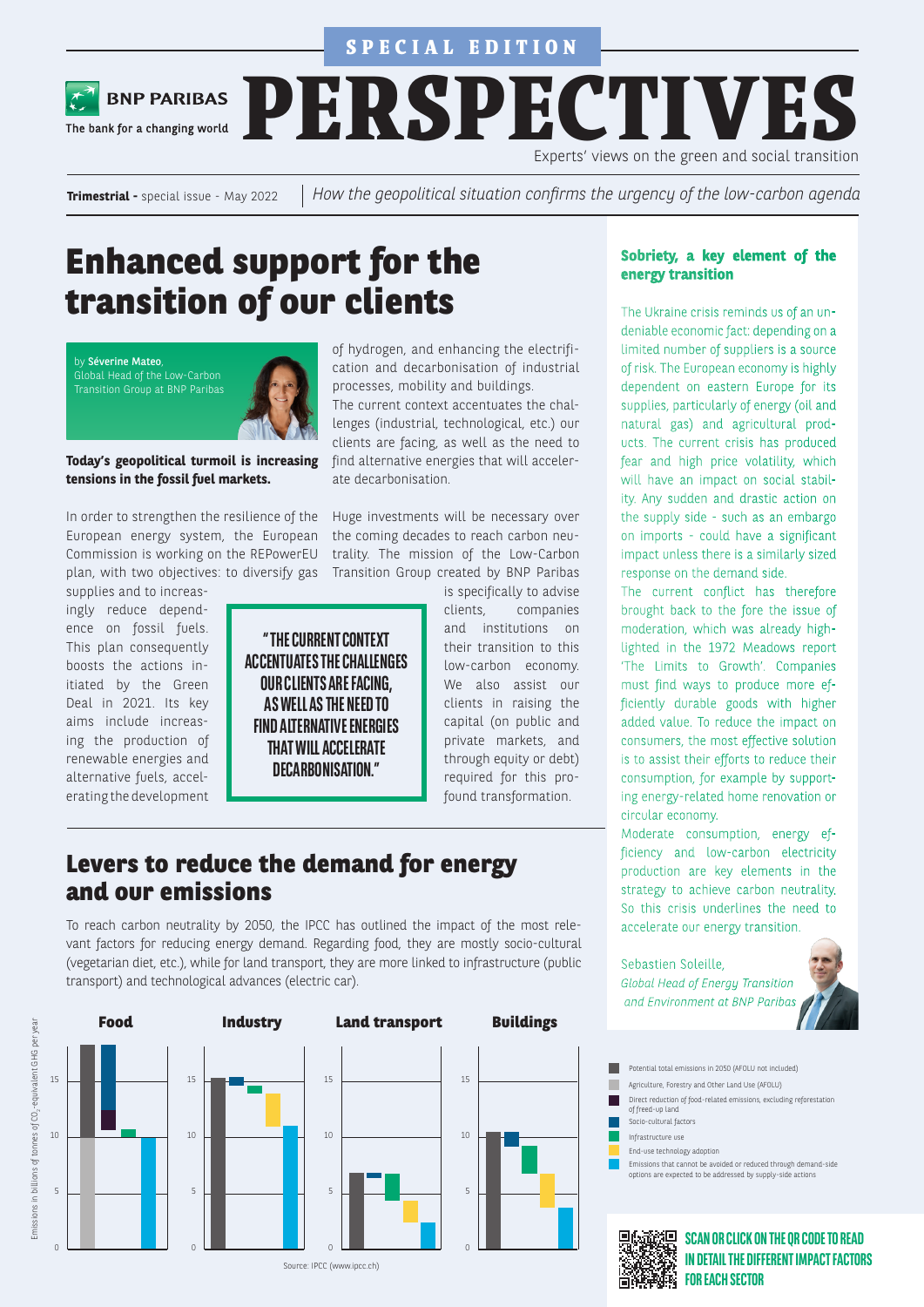## **An opportunity to accelerate the transition and to boost EU industrial autonomy**

Europe's strategy for energy autonomy is now high on the European agenda, with the aim of facilitating climate objectives.

#### **Geopolitical situation increases mobilisation for the energy transition**

by William De Vijlder, Group Chief Economist BNP Paribas

**A major energy transition is undoubtedly urgent for several reasons including public health, ethics, biodiversity and intergenerational solidarity.** 

Following the invasion of Ukraine, geopolitics can be added to this list: countries that produce essential commodities can weaponize their position in a geopolitical confrontation. The current situation has echoes of the 1970s. When the oil embargo imposed by producer countries in 1973 led to the first oil crisis, the Nixon administration launched Project Independence, which aimed to achieve energy self-sufficiency for the United States by 1980.

Security of supply is critically important for the proper functioning of an economy, as has been shown by the havoc caused by supply shortfalls due to the Covid-19 pandemic. These disruptions accelerated the debate on strategic autonomy in the EU - and the war in Ukraine has moved this

topic to the top of the agenda.

Strategic autonomy may be difficult or even impossible to achieve for certain commodities, but this is not the case for energy. To reduce the EU's dependence on

**"SECURITY OF SUPPLY IS CRITICALLY IMPORTANT FOR THE PROPER FUNCTIONING OF AN ECONOMY."**

**"THIS CRISIS OFFERS EUROPE AN UNPRECEDENTED OPPORTUNITY TO ENHANCE ITS SOVEREIGNTY AND REDUCE GREENHOUSE GAS EMISSIONS."**

Russian fossil fuels by 2030, the European Commission recently proposed REPowerEU. This plan is based on two major pillars: diversifying natural gas supplies and reducing the use of fossil fuels by supporting better energy efficiency and the development of renewable energies.

Implementing this new plan would be a huge boost for the 'Fit for 55' package, which aims to deliver the EU's 2030 climate targets on the way to carbon neutrality.

#### **The energy transition boosts industrial autonomy**



**In recent years, enhancing industrial autonomy has been a key focus for European authorities, a focus that has been further strengthened by the war in Ukraine.** 

The European Union aims to continue and strengthen the industrial strategy it launched in 2020. This strategy is based on two major priorities: the Green Deal (including the energy transition) and support for the digital transformation.

The strategy was confirmed on 11 March in the Versailles declaration, which also emphasized the need for greater energy autonomy for the EU.

Right now, the urgency of the situation is driving the use of alternative sources to replace Russian gas - including fossil fuels. However, all stakeholders are well aware of the precarious nature of this solution, which is diverting away some of the investment that is necessary for the energy transition. European stakeholders remain convinced of the need to accelerate electrification, improve energy efficiency, increase

the production capacity of low-carbon and renewable energies, develop the production of low-carbon hydrogen and promote the circular economy by supporting recycling. This crisis offers Europe an unprecedented opportunity to enhance

its sovereignty and reduce greenhouse gas emissions.

Major investment will be essential to support this strategy. Governments' role will be to foster a favourable environment for private capital, including several billion euros of aid for hydrogen in France and Germany. Rising oil and natural gas prices make non-fossil fuel energy sources more

cost-effective.

Yet this could lead to a general increase in costs during the transition period, which means support measures will be necessary. BNP Paribas is ready to play its part and to accompany its clients in their transition efforts.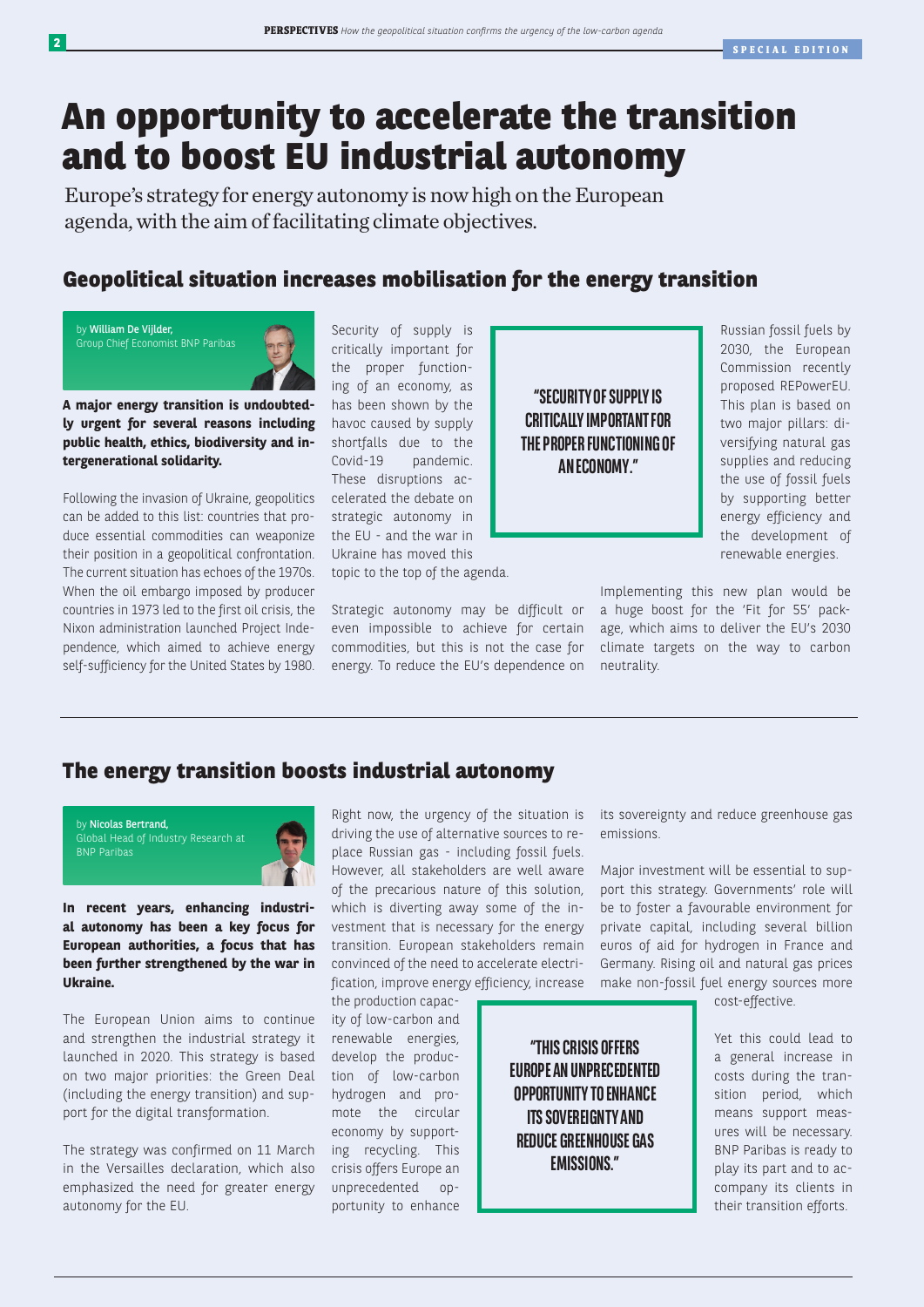## **Impact of the crisis on the strategies of Germany and the Middle East**

Although the crisis may have a short-term impact on certain aspects of the transition, it should quickly lead to a further acceleration in clean energy development.

### **Germany intensifies efforts to become independent of imported fossil fuels**





Germany is highly dependent on Russian energy, currently importing 55% of its gas, 34% of its oil and 26% of its coal from Russia. The government is therefore intensifying efforts to become independent from imported fossil fuels and to ensure energy security. At the same time, it is seeking to maintain its goals of greenhouse gas neutrality by 2045 and 65% emission reductions by 2030 compared to 1990 levels.

To reduce Russian energy imports in the short term, the focus is on diversification of energy imports; storage of steam coal



**Germany is seeking 65% emission reductions by 2030 compared to 1990 levels**

and natural gas; and energy efficiency measures for households and industry.

The biggest challenge will be to replace Russian gas, which accounted for more than half of German gas consumption last year. In the short and medium-term, gas will be replaced by coal and re-

newables for electricity generation (15% of gas consumption). This is why the government has suspended the closure of coalfired power plants. In the medium to long term, the government plans to expand renewable energies, Liquefied Natural Gas (LNG) terminals and the hydrogen economy.

In mid-April, the 'Easter package' of the German climate emergency programme was presented. This aims to accelerate the expansion of renewable energy on land and at sea so that the country's electricity supplies will be based almost entirely on renewable energy sources as early as 2035. Higher expansion targets have been set to reach the goal of 80% renewable power (some 600TWh) in the mix by 2030.

Expansion rates for onshore wind energy will be stepped up to 10GW a year, to bring installed onshore wind capacity to around 115GW in 2030. Solar energy expansion rates will be pushed up to 22GW a year, bringing the installed solar capacity to around 215GW in 2030. Offshore wind capacity should increase to reach 30GW by 2030 and 70GW by 2045. The Easter package also includes 19 new grid expansion projects. Overall, there will be an increase in coal power in the short term, but the low-carbon agenda will be maintained in the medium to long term.

### **A key role for Middle Eastern countries in the global energy transition**



Russia's assault on Ukraine has disturbed global energy markets and shifted the climate policy conversation. Most attention has focused on European energy security and how the crisis may shape the region's decarbonisation plans. But the war's impacts will reverberate everywhere, including in the Middle East.

Shifting priorities to energy security and access may delay the energy transition in the short term. However, in the medium-to-long run, the war will accelerate the clean energy transition and countries' efforts to reduce dependence on oil and gas. Domestically produced clean energy will provide flexibility and security, reducing energy cost volatility and supply disruptions.

From a Gulf Cooperation Council (GCC) regional perspective, hydrocarbon-rich Middle Eastern countries have a key role to play in the global energy transition. The UAE is committed to net zero by 2050; Saudi Arabia and Bahrain by 2060. Greater focus is being placed on liquefied natural gas (LNG), and countries exporting gas are likely to



see a structural increase in demand from Europe. GCC countries – notably the UAE and Saudi Arabia – have made progress in developing utility-scale solar and wind power.

This momentum also opens the door to the production of cost-competitive green hydrogen, an important enabler in the decarbonisation of manufacturing and mobility. The GCC holds significant advantages here, due to abundant, low-cost solar and wind power. The costs involved in green hydrogen are well-identified challenges but should not derail ongoing projects.

The region's countries would be well-served to use their fiscal surpluses to fast-track the development of renewable energy, hydrogen, ammonia export and carbon-capture projects in order to be well prepared for the post-oil age.